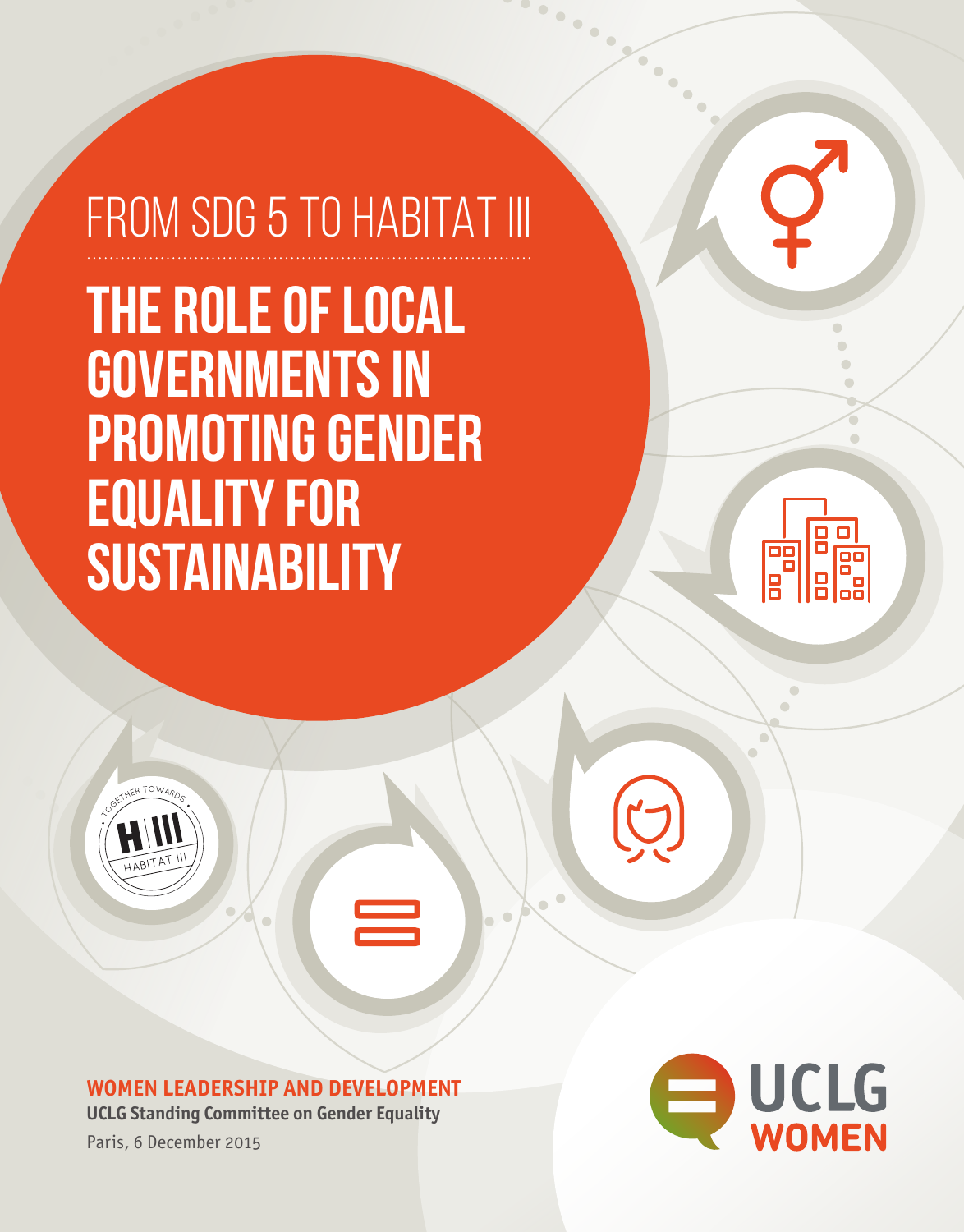**1998**

**2013**

**2006**

# **BACKGROUND**

Local and regional governments have a long track record of **working internationally for gender equality**, with a particular focus on **increasing the representation of local elected women** and the **promoting the participation of all women in local decision-making:**

> The International Union of Local Authorities (IULA) adopted the Worldwide Declaration on Women in Local Government, the foundational document of international principles and commitments with regard to the action of local and regional governments in the field of women's rights.

> The Council of European Municipalities and Regions (CEMR) drew up the European Charter for Equality of Women and Men in Local Life. The Charter encourages local and regional governments to make a public commitment to equality and to implement concrete practices in the areas of political participation, employment, public services, and urban planning to promote gender equality. So far, more than 1400 local and regional governments in 29 countries have signed the Charter.

The Global Conference of Local Elected Women adopted the Paris Local and Regional Government Global Agenda for Equality of Women and Men in Local Life. The Agenda is inspired by the Worldwide Declaration on Women in Local Government and the values and principles contained in the European Charter on Equality of Women and Men in Local Life. It aims to be a strategic tool to increase equality between women and men in all spheres of decision-making.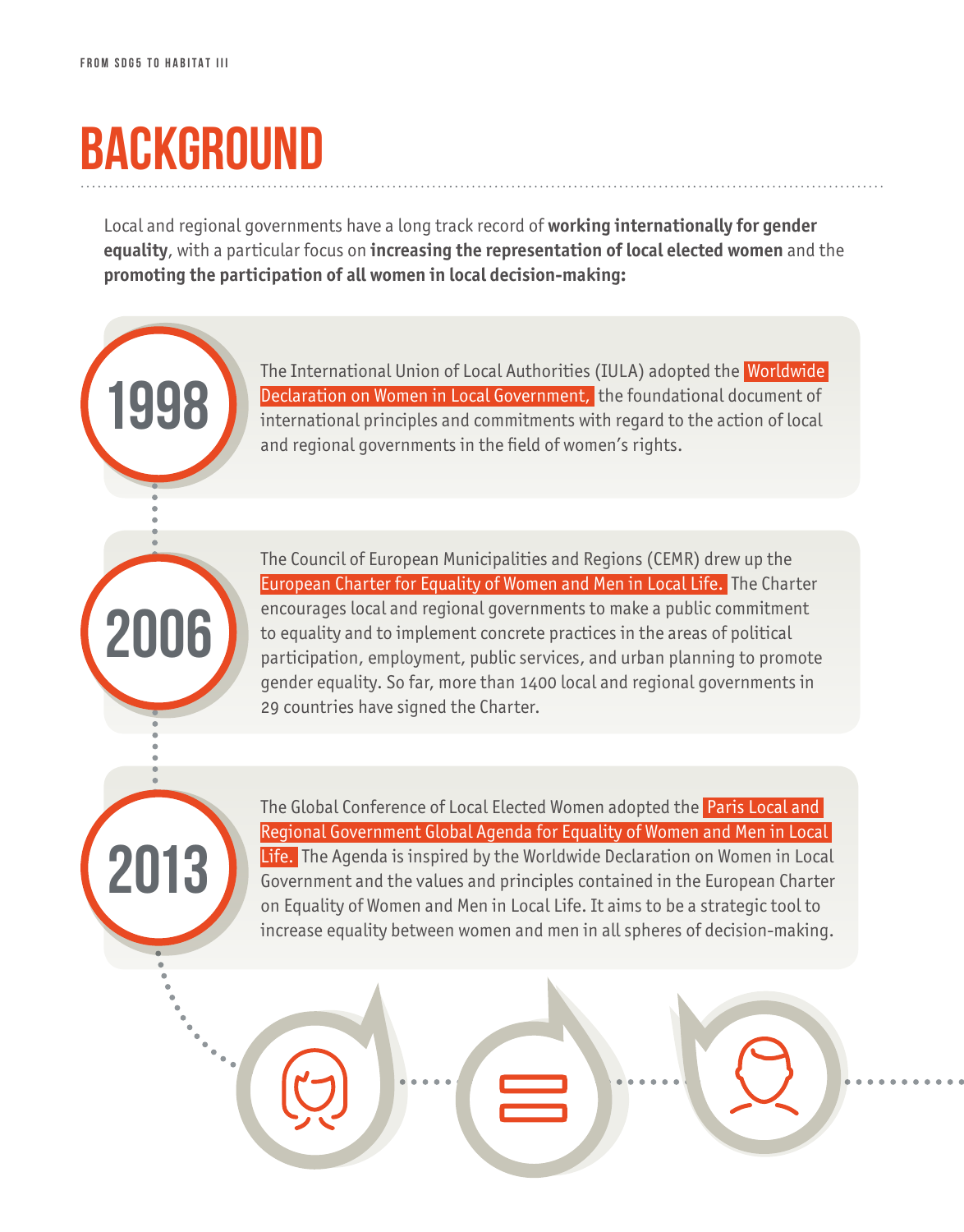**"The construction of democracy cannot be understood without the prominent input of women and our work must be focussed on presenting concrete proposals that help us to alter the situation in our societies and organizations."**

### **ANNE HIDALGO**

*—Mayor of Paris and co-president of UCLG, chair of the UCLG Standing Committee on gender Equality*



### **UCLG STANDING COMMITTEE ON GENDER EQUALITY**

UCLG is acknowledged as the global voice of local elected women by national agencies and the UN.

The **UCLG Standing Committee on Gender Equality** monitors and promotes the participation of women at local level across the world.

The Committee firmly believes that the **participation of women in local decision-making is the foundation of global development.**

**The Standing Committee works with local elected women and grassroots organizations to build their capacities and increase women's representation.**

Research on panchayats (local councils) in India discovered that the number of drinking water projects in areas with female-led councils was 62 per cent higher than in those with male-led councils. In Norway, a direct causal relationship between the presence of women in municipal councils and childcare coverage has been found.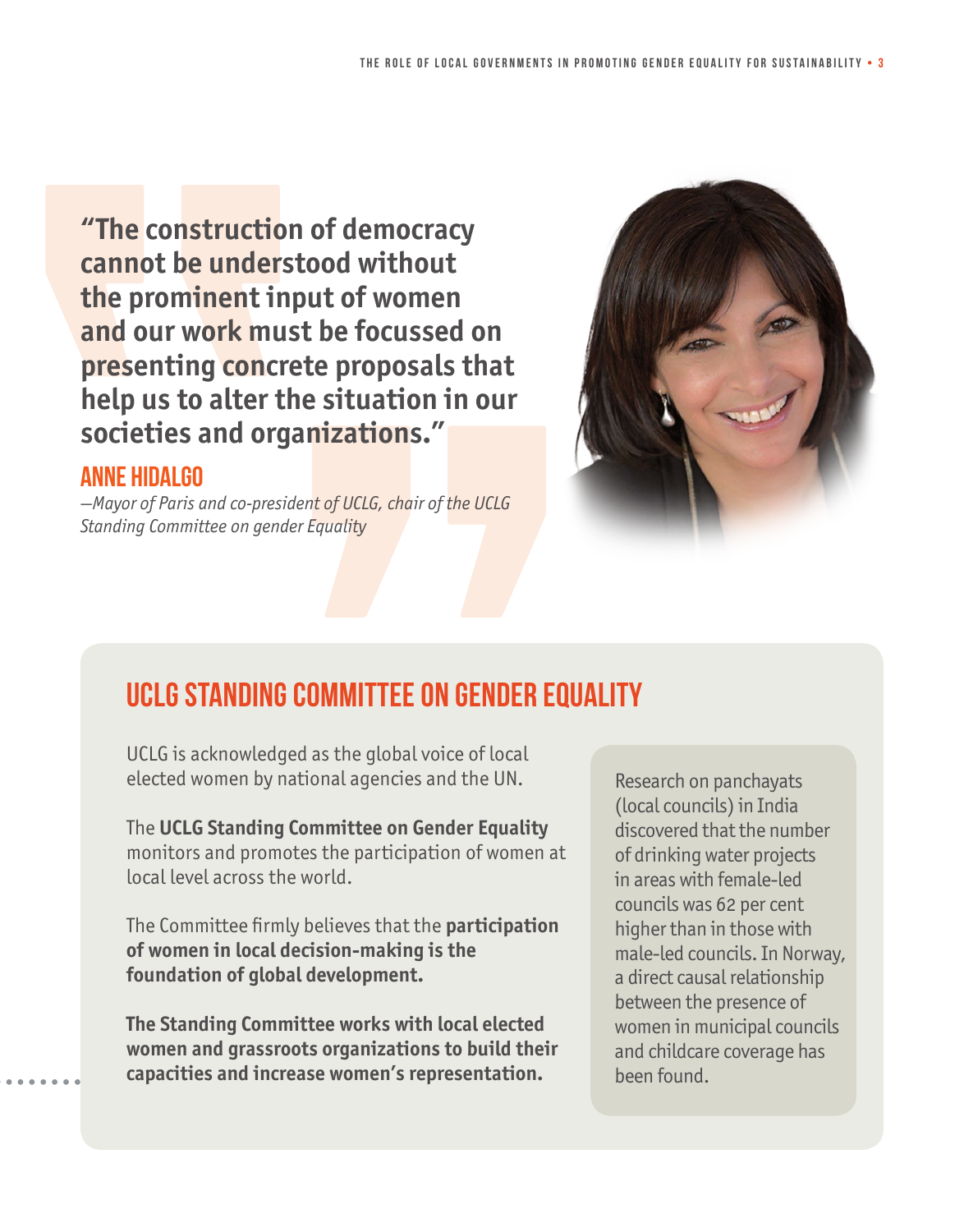## SDG **05: "Achieve gender equality and empower all women and girls"**

**5%**

**20%**

**FEWER THAN 5% OF THE WORLD'S MAYORS ARE WOMEN** 

**OF LOCAL COUNCILLORS WORLDWIDE ARE WOMEN**

Sustainable Development Goal 5 of the 2030 Agenda is about ending violence and discrimination against women and girls and making sure they have equal opportunities in all areas of life.

Significantly, SDG 5 both calls for policies for women, and participation by women in political, economic and public life. In other words, the goal understands that gender equality and the empowerment of women are both a goal of, and a tool for, sustainable development.

SDG 5 relates to many of the direct responsibilities of local governments and is an opportunity for local and regional administrations to build on our existing international commitments and demonstrate our vital role in the achievement of global gender equality.

**"We are convinced that UCLG can strive for equality and that this will make it stronger and more representative. A world where power is shared equally by women and men will be a better world for all."**

### **FATIMETOU MINT ABDEL MALICK**

*—Mayor of Tevragh-Zeina, Mauritania and President of REFELA (network of local elected women in Africa)*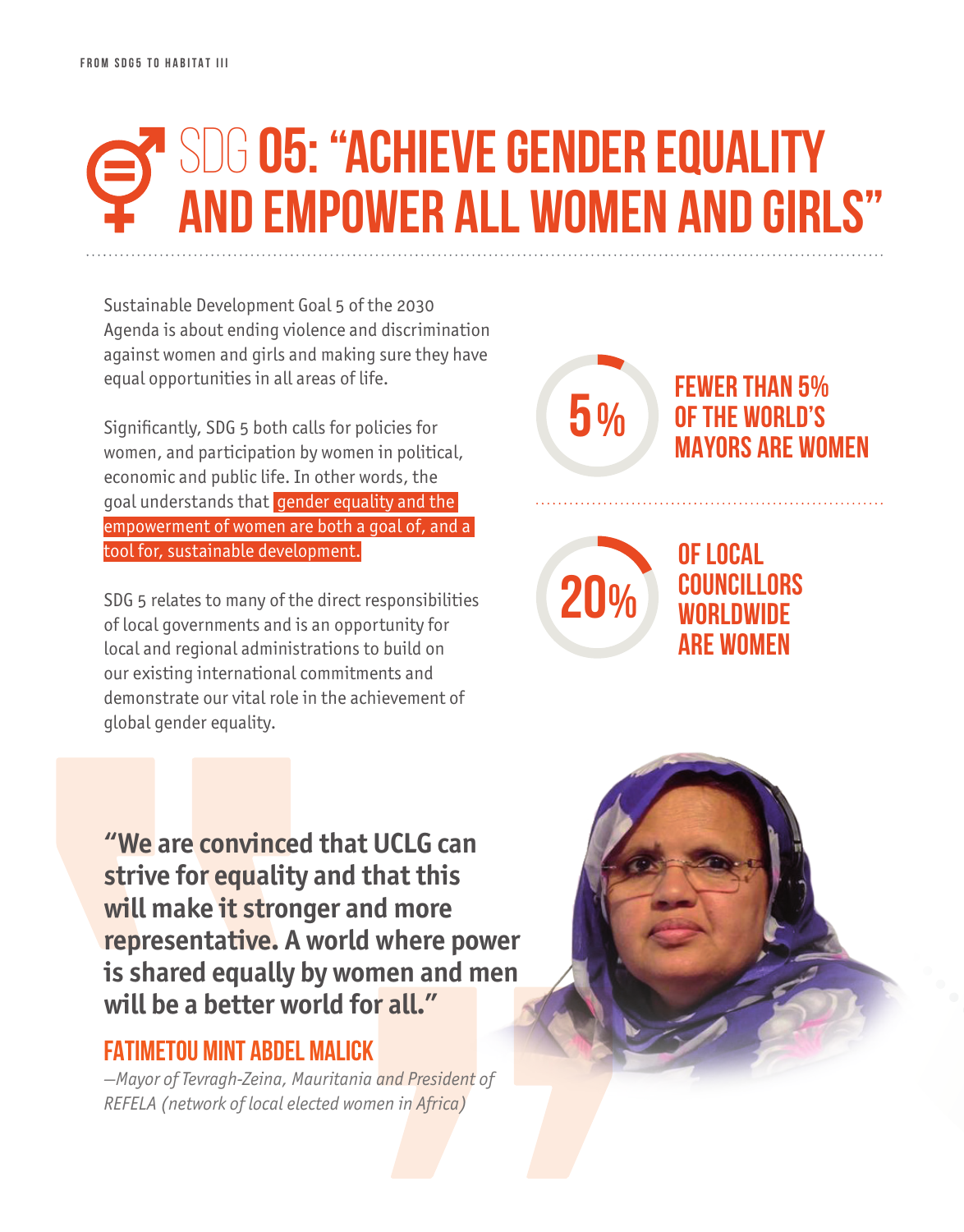### **RELEVANT SDG 5 TARGETS FOR LOCAL GOVERNMENTS**

**5.1 End ALL FORMS OF DISCRIMINATION against all women and girls everywhere**

**5.2 Eliminate all forms of VIOLENCE AGAINST ALL WOMEN and girls in public and private spheres, including trafficking and sexual and other types of exploitation**

**5.3 Eliminate all harmful practices, such as child, early and FORCED MARRIAGE AND FEMALE GENITAL MUTILATIONS**

**5.4 Recognize and value unpaid care and domestic work through the PROVISION OF PUBLIC SERVICES, INFRASTRUCTURE AND SOCIAL PROTECTION POLICIES, and the PROMOTION OF SHARED RESPONSIBILITY within the household and the family as nationally appropriate** 

**5.5 Ensure women's full and effective participation and equal opportunities for leadership AT ALL LEVELS OF DECISION-MAKING IN POLITICAL, ECONOMIC, AND PUBLIC LIFE**

**5.a Undertake reforms to give women EQUAL RIGHTS TO ECONOMIC RESOURCES, as well as access to OWNERSHIP AND CONTROL OVER LAND and other forms of property, financial services, inheritance, and natural resources in accordance with national laws**

........

**5.c Adopt and strengthen SOUND POLICIES AND ENFORCEABLE LEGISLATION for the promotion of gender equality and the empowerment of all women and girls at all levels**

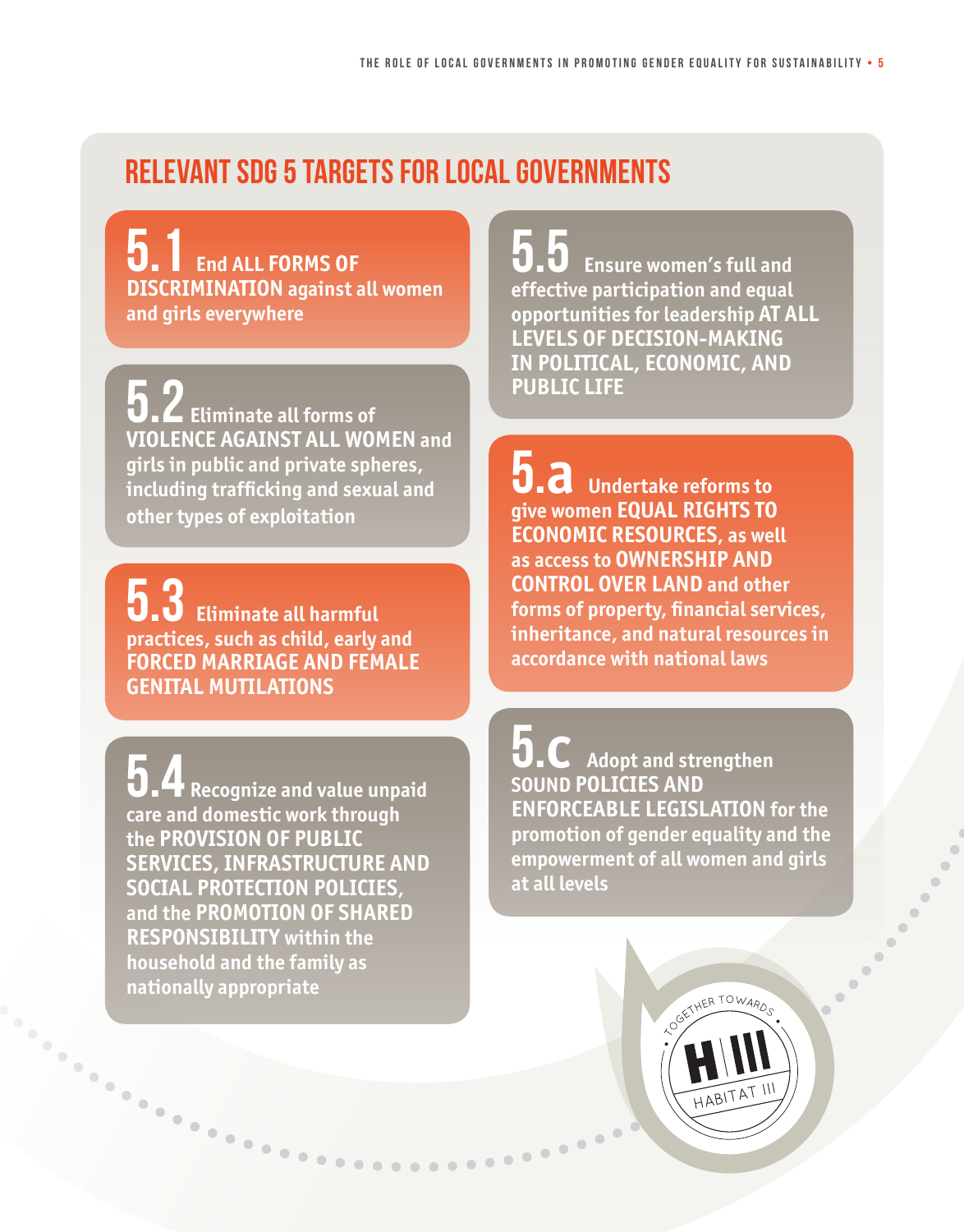## **What can local governments do to help achieve SDG 5?**

- **01** The first task of local governments is to act as a model of best practice for our act as a model of best practice for our communities. As major employers and service providers, local governments can have a significant impact on women's lives by using fair employment practices and ensuring non-discriminatory service provision to citizens.
- **02** Local governments are on the frontline of the frackling violence and harmful practices tackling violence and harmful practices against women in both the public and private spheres. Local policing and urban planning, particularly the creation and maintenance of public spaces, are essential tools in tackling violence against women. Local governments have an important role to play in identifying women and girls affected by violence and providing them with the appropriate support and services to escape it and rebuild their lives.

**03** Women are significantly underrepresented<br>in leadership positions at all levels of in leadership positions at all levels of government in most countries. Local governments must take action to improve female representation in elected, administrative and appointed office at the highest levels in our own institutions. This can be achieved through a combination of anti-discrimination and positive action measures, and additional support through mentoring schemes, flexible working, and affordable childcare provision.

- **04** Local and regional governments<br>have a duty to ensure women's e have a duty to ensure women's equal access to land and economic and natural resources. Local authorities can establish mechanisms to make it easier for women to obtain basic legal documents such as birth certificates, provide legal aid services that support women in exercising their rights, and guarantee women's participation in land governance institutions and policy-making processes.
- **05** Local governments should **fully**<br>mainstream a gender perspective mainstream a gender perspective into local legislation, urban planning and policy-making in order to tackle the multiple barriers to women's empowerment. Only in this way will women and girls be able to play an equal role in the economic, social, political and cultural life of our cities.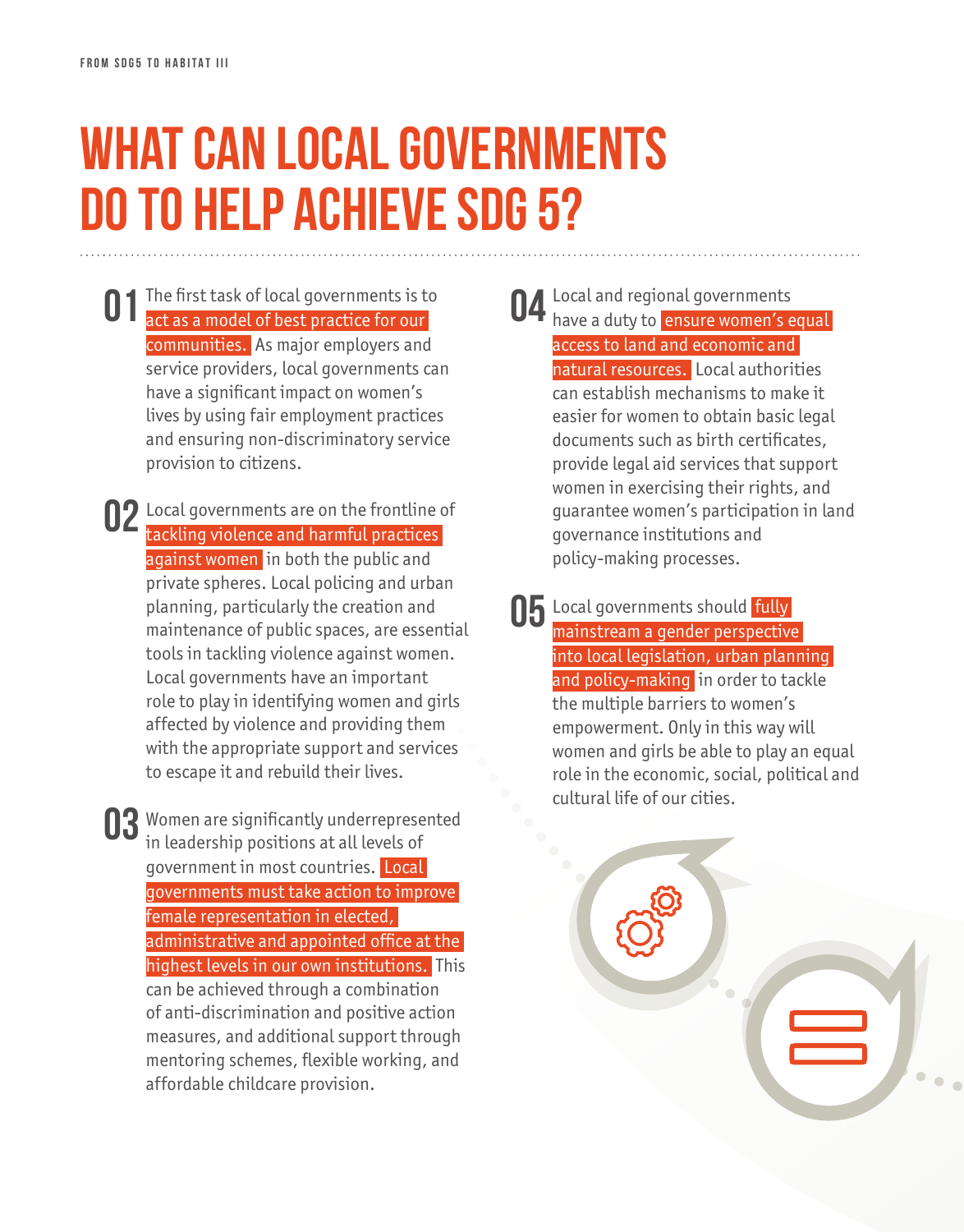# **How does SDG 5 relate to the New Urban Agenda?**

The New Urban Agenda, to be adopted at the Habitat III Conference on Housing and Human Settlements in October, 2016, is tasked with creating mechanisms that promote social inclusion and reduce inequalities to ensure sustainable development in the world's cities. This ambition can only be realized by using a gendered lens to ensure that women's particular needs in urban areas are understood and addressed.

Women and girls experience cities in different ways to men and boys. While the city has been a place of liberation for women in comparison to their rural counterparts, it has also been a site of gender violence and female exploitation. Women still face discrimination in access to income earning opportunities, education, housing, the rule of law and participation in local governance.

Gender equality, equality of opportunity, urban living conditions and sustainable development are intrinsically linked. These linkages cut

across the social, economic, environmental and governance dimensions of sustainable development. Initiatives that engage women as active participants in urban development have proven to boost both sustainable livelihoods and national economies.

SDG 5 and the New Urban Agenda represent an unprecedented opportunity to harness the mutually reinforcing goals of women's empowerment and sustainable urban development over the coming decades.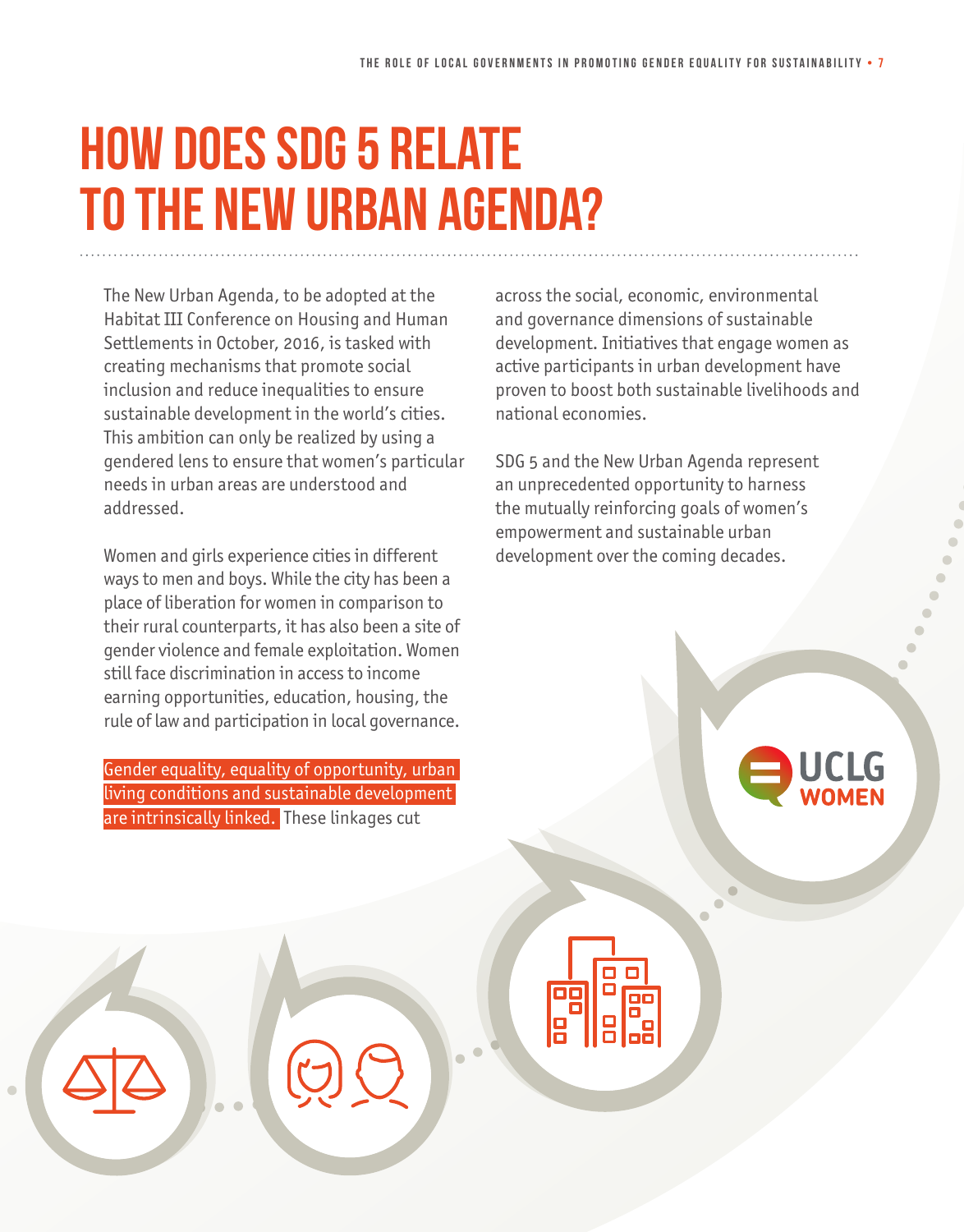# **GLOBAL CONFERENCE OF LOCAL ELECTED WOMEN**

**PARIS LOCAL AND REGIONAL GOVERNMENTS' GLOBAL AGENDA FOR EQUALITY OF WOMEN AND MEN IN LOCAL LIFE**









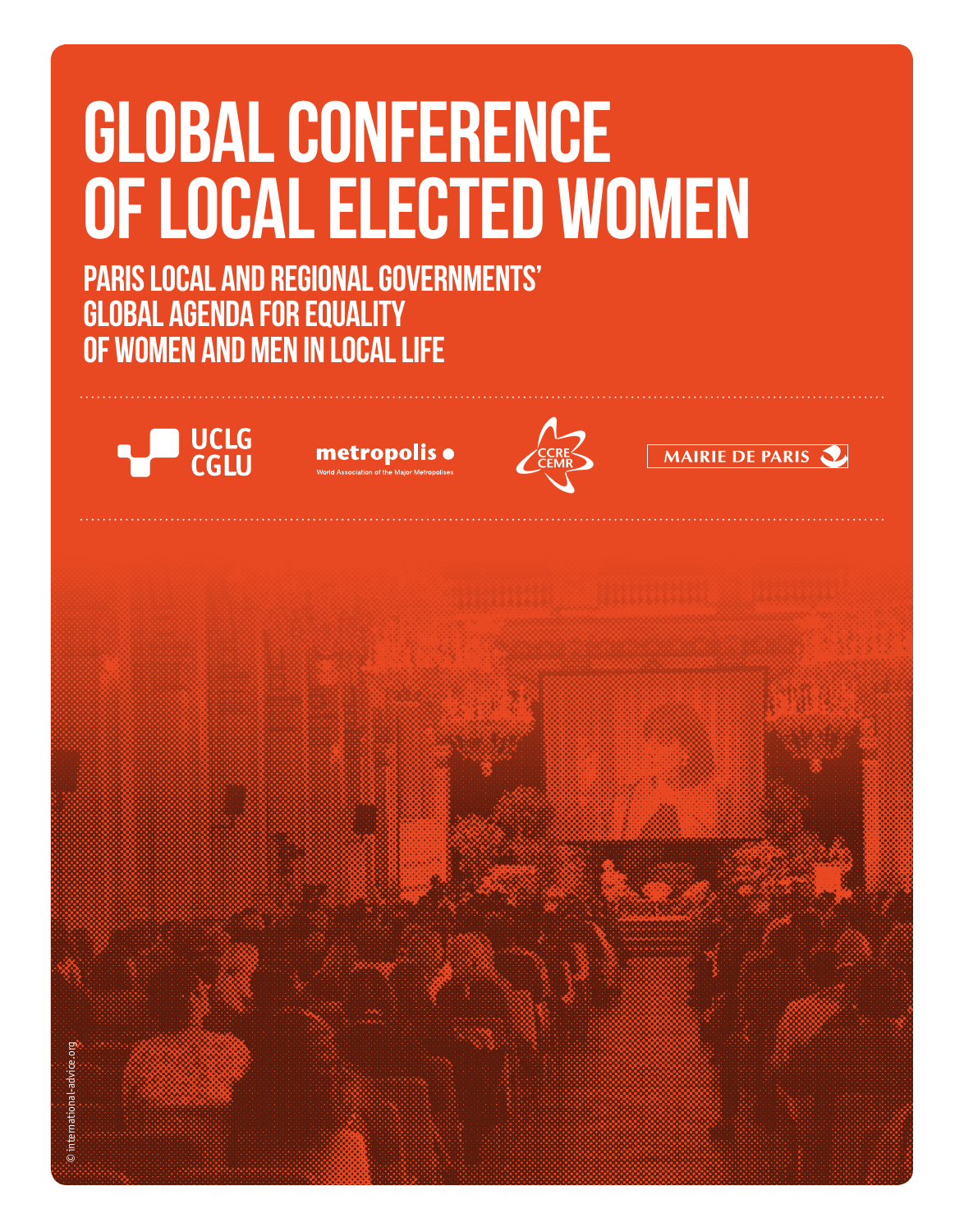#### *We, local elected women and men gathered in Paris on 31 January-1 February 2013, together with women and men from all spheres of society, at the initiative of the City of Paris and the UCLG Standing Committee on Gender Equality, with the contribution of the UCLG Regional sections and the patronage of UN Women,*

- **01 RECALLING** that in all aspects of politic, economic and social life, women continue to be under-represented in the decisionmaking bodies around the world;
- **02 CONVINCED** that the participation of women inlocal decision-making, strongly stengthens the democratic base(s) of society and contributes to successful development;
- **03 CONSIDERING** that the problems and challenges that humanity is facing are global but have to be dealt with at the local level;
- **04 UNDERLINING** that democratic local selfgovernment plays a critical role in securing social, economic and political justice for all citizens of every community in the world and that all members of society, women and men, must be included in the governance process;
- **05 CONSCIOUS** of the great potential of the local level in the promotion of innovative and transformative solutions and conscious of the vital role of women's talent in society;
- **06 COMMITTED** to the implementation of the Beijing Platform for Action, the Convention on the Elimination of All Forms of Discrimination Against Women (CEDAW), the MDGs and the Roadmap of UN Women;
- **O7 BUILDING** on the knowledge gathered by our worldwide international movement and inspired by the **Worldwide Declaration on Women in Local Government** and the values and principles contained in the **European Charter on Equality of Women and Men in local Life**;
- **O8 COMMITTED to contributing to improve the status of women and promoting gender equality and coresponsability around the world.**

*We launch a local and regional GLOBAL AGENDA for Equality of Women and Men in Local Life as a strategic tool to increase the respect for equality of women and men in all spheres of decision-making with focus on the following issues:*

**I. INCREASED PARTICIPATION OF WOMEN IN LOCAL DECISION-MAKING, IN ORDER TO GUARANTEE EQUAL REPRESENTATION AND TO ACHIEVE A SUCCESSFUL DEVELOPMENT AGENDA POST-2015**

- **01 INCLUDE** women in local decision-making as a clear target of the MDGs;
- **02 POLITICAL** parties to include women in all their decision-making bodies and respect gender equality and parity in all their processes of appointment or election;

**We call for:**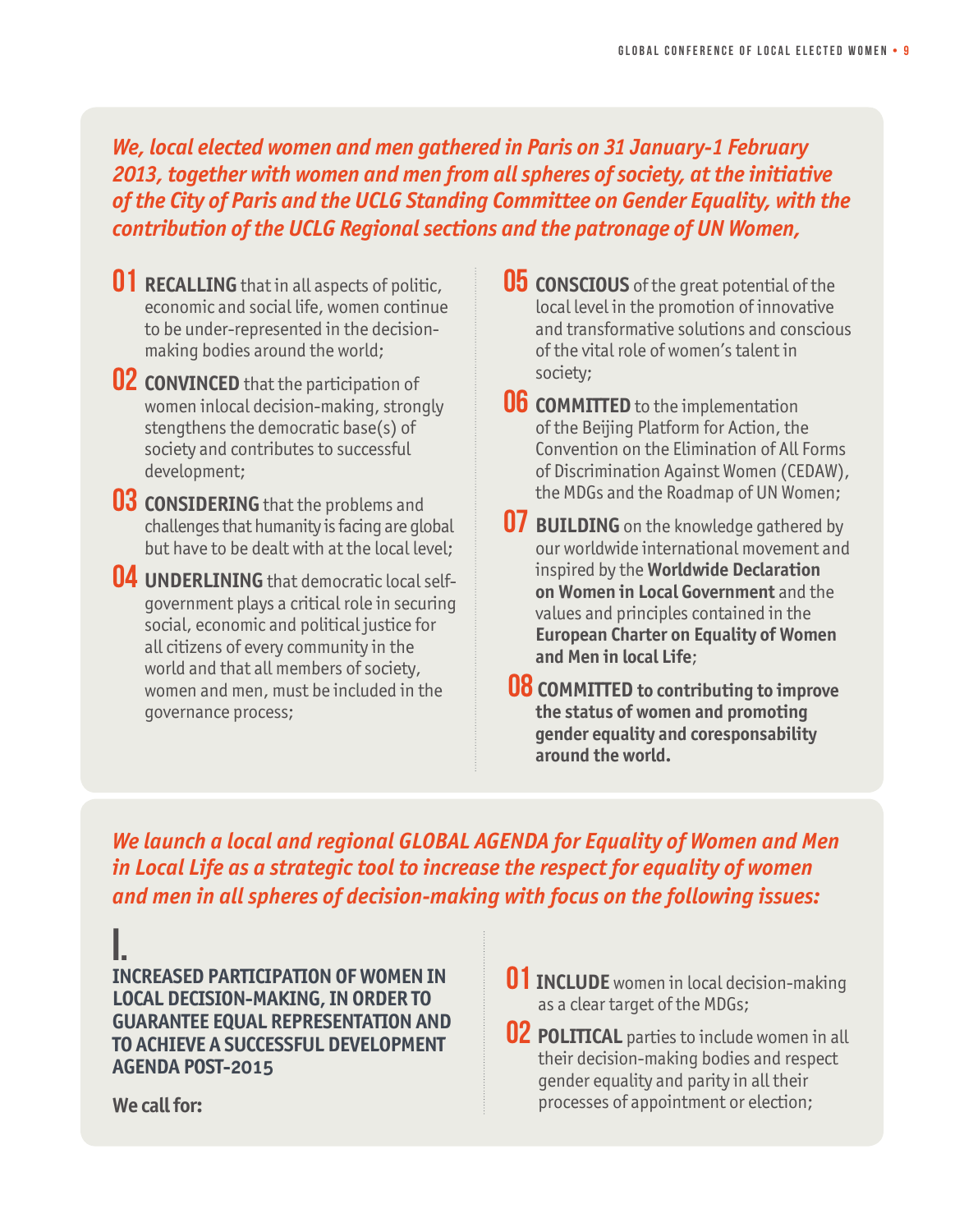- **03 WOMEN** who are decision-makers in their political parties to mobilize, set up a framework and support other women to integrate the political stage, face difficulties and promote female leadership;
- **04 GOVERNMENTS** to establish mechanisms that will help to achieve equal representation;
- **05 LOCAL GOVERNMENT** associations to create and strengthen Standing Equality Committees;
- **06 LOCAL GOVERNMENT** associations to closely collaborate with women NGOs and the private sector in order to tackle inequality issues.

#### **II. EQUALITY BETWEEN WOMEN AND MEN TO BE ON THE TOP OF THE AGENDA OF LOCAL PUBLIC POLICY MAKING AND FOR ADEQUATE SERVICE PROVISION THAT WILL CONTRIBUTE TO IMPROVE THE CONDITION OF WOMEN AND THEIR EMPOWERMENT**

#### **We call for:**

- **01 A CHANGE** in the laws that affect the condition of women and for the efficient implementation of laws;
- **02 WOMEN** to be involved in the development, management and monitoring of public services. Their needs must be made visible and taken into account at all times in planning and budgeting;
- **03 PUBLIC SERVICES** to avoid perpetuating stereotypes of women and men;
- **04 LOCAL GOVERNMENTS** to make additional efforts to provide employment to women and provide adequate training;
- **05 LOCAL GOVERNMENTS** to play an important role in providing local, professional and safe care services for children, older people and people with specific needs contributing to alleviate the heavy workload of women preventing them to play a full role in society;
- **06 INNOVATIVE** financial mechanisms to be developed to stimulate the independence of women and their active participation in the economic life;
- **07 MAINSTREAMING** a gender approach in the design and implementation of local and regional policies.

### **III.**

#### **A SAFE WORLD IN PARTICULAR FOR WOMEN, WHO ARE TRADITIONALLY THE MOST VULNERABLE TO ALL TYPES OF VIOLENCE**

**We call for:**

- **01 PARLIAMENTS** to legislate on violence and harassment towards women;
- **02 CENTRAL, REGIONAL AND LOCAL GOVERNMENTS** to develop programmes that protect women from violence and allocate resources;
- **03 LOCAL PUBLIC POLICIEs to ensure safe** mobility and access to the territories;
- **04 PUBLIC CAMPAIGNS** to be developed educating girls and boys on the importance of avoiding all forms of physical, psychological and sexual violence and abuse;
- **05 CENTRAL, LOCAL AND REGIONAL GOVERNMENTS** to provide special training to relevant staff, especially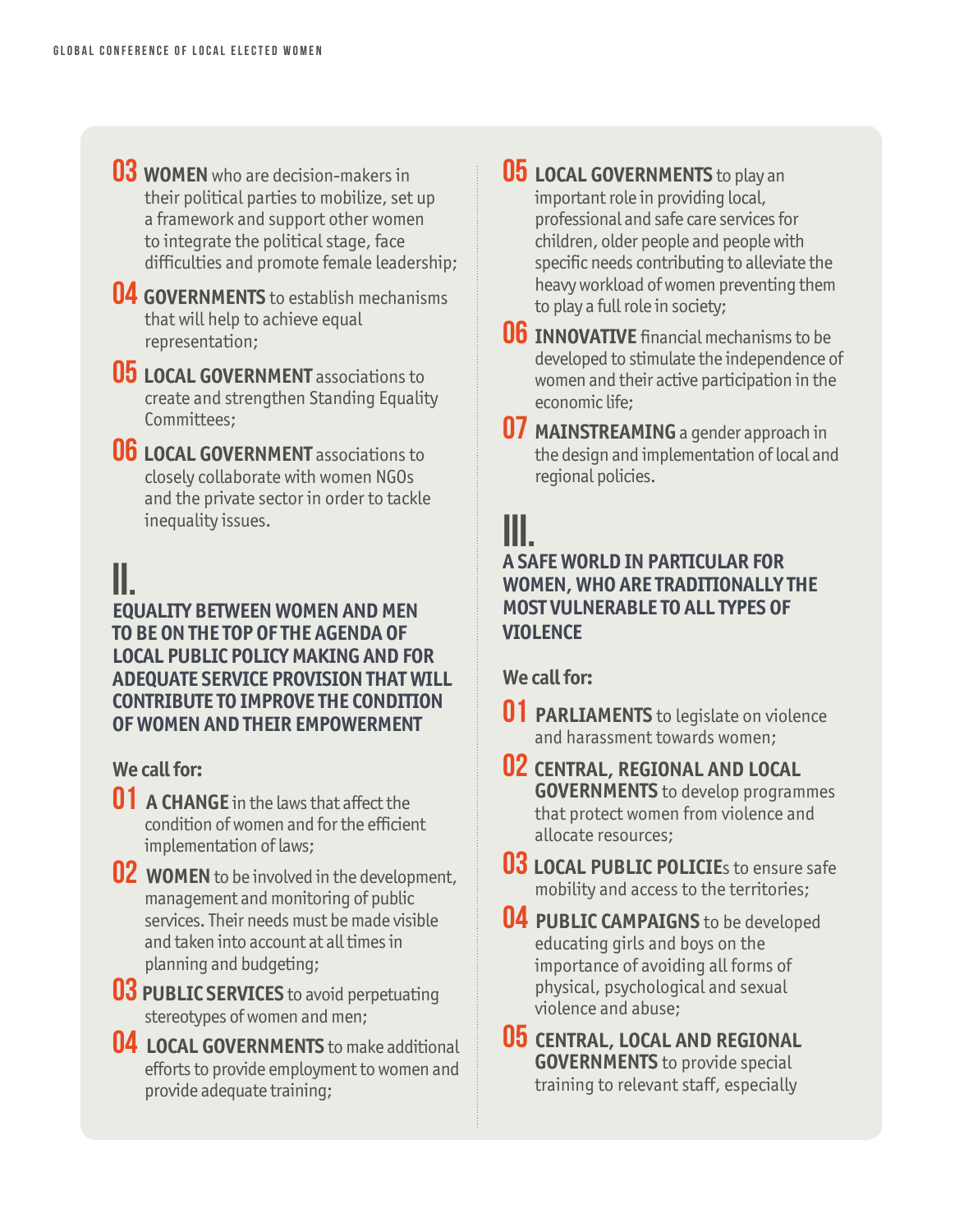for police forces, concerning gender violence and contributing to eliminate stereotypical attitudes and behaviour;

**06 THE ACKNOWLEDGMENT** of the situation of women in countries in times of conflict and post-conflict;

**07 THE MEDIA** to be responsibly involved in the struggle against violence and harassment towards women.

#### *We, the members of uclg, representing local and regional governments worldwide, commit ourselves to implement and follow the paris agenda and:*

- **01 CALL UPON UCLG** and its Regional Sections to support our commitments and give the example of a more balanced participation of women and men in their decision-making bodies with the aim for UCLG to reach an equal representation of women and men in its governing bodies in 2015;
- **02 PROMOTE** the public adoption and debate of measures favouring balanced representation of women and men in decision-making, clearly stating the local and regional governments public commitment to equality;
- **03 DEVELOP INITIATIVES** and programmes to promote a public commitment for equality at local and regional level based on the Worldwide Declaration on Women in Local Government, the European Charter of Equality of Women and Men in Local Life, the MDGs and the Roadmap of UN Women;
- **04 FOSTER GLOBAL** solidarity strengthening international cooperation between central, local and regional governments, supported by national, regional and international associations of local governments, as well as civil society, in order to help eliminating barriers to

women's participation in local decisionmaking, with a special focus on developing countries, vulnerable countries and countries in situations of conflict;

- **05 DEVELOP AND INCREASE** knowledge in the field of gender by ensuring that statistics are gender disaggregated and analysed from a gender perspective;
- **06 MOBILISE RESOURCES** for academic research with a gender perspective, that can be of use for the development of gender equality in local government;
- **07 DEVELOP** specific collaborations with civil society, in particular grassroots women groups, parliamentarians, UN Agencies and private sector to promote capacity building of local and regional authorities in relation to equality between women and men;
- **08 PROMOTE** the implementation of this agenda and its further development adapted to the specificities and needs of the members in the different parts of the world;
- **09 ENCOURAGE** other regions of UCLG to develop charters for gender equality based on the European Charter on Equality of Women and Men in Local Life.